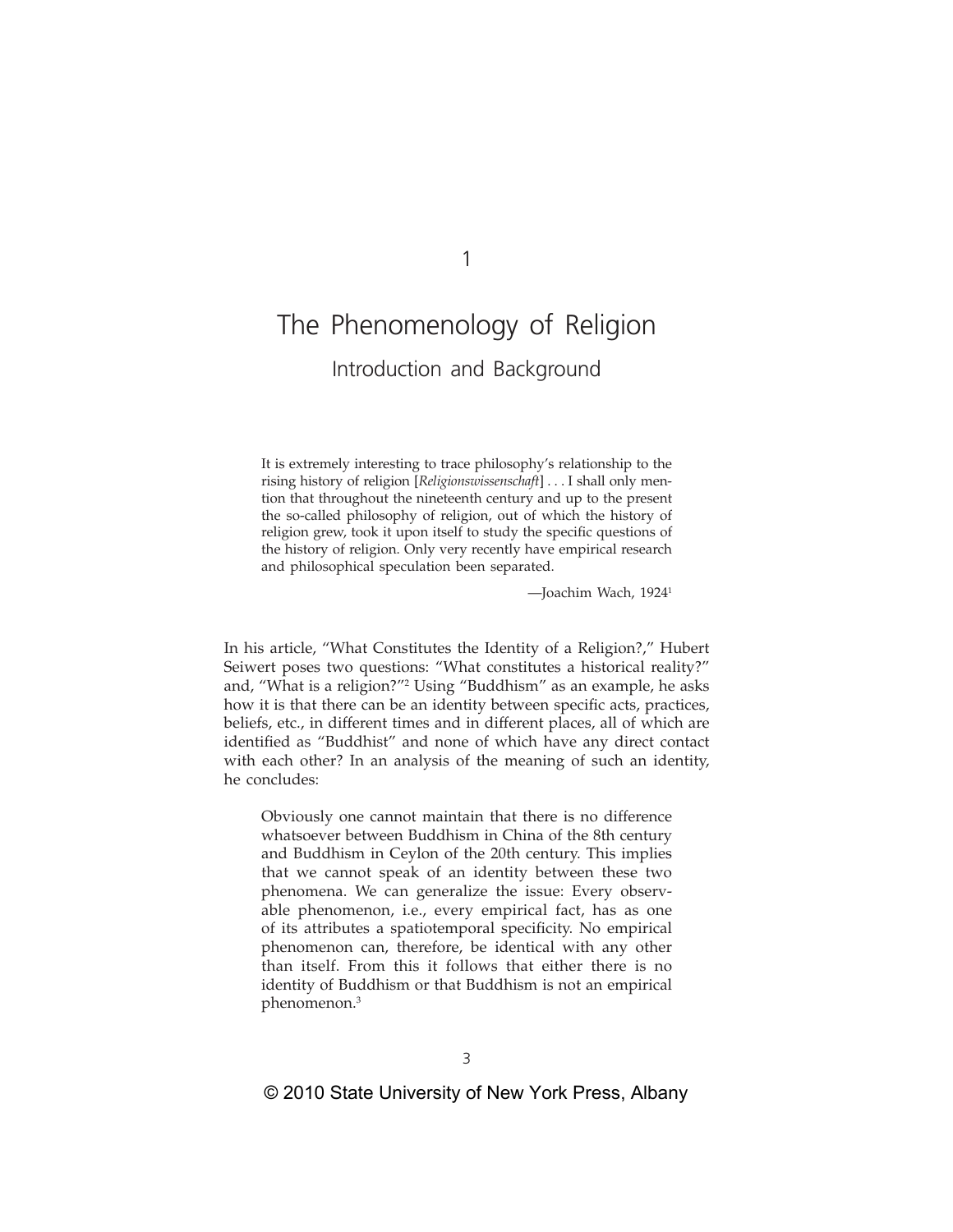Given that each empirical phenomenon is perfectly discreet, how is it that we form unities out of these multiplicities? How, in other words, how do we form categories such as "religion," "tradition," "faith," "Buddhism," "Christianity," etc.? The very idea of a systematic study of religion is predicated on some kind of answer to this question. The ongoing attempt to define "religion" is indicative of the field's continuing struggle with precisely this issue.

In the history of the study of religion there have been a variety of responses to this issue. One school, however, has had a profound impact on the development of Religious Studies<sup>4</sup> as an autonomous endeavor, namely, *the* phenomenology of religion, also known as classical phenomenology of religion.<sup>5</sup> Scholars such as Rudolf Otto, W. B. Kristensen, Gerardus van der Leeuw, Joachim Wach, and Mircea Eliade reformulated nineteenth-century *Religionswissenschaft* into a distinct enterprise, one which has had a constitutive influence on the development of Religious Studies in Europe, North America, and elsewhere in the world. What is characteristic of this research tradition is its answer to the question just posed. Although each figure mentioned above differed in many respects from the others, they all adamantly agreed that religion must be studied as a sui generis phenomenon of the human spirit. As shall be discussed at the end of this study, they did this by reformulating the Hegelian concept of *Geist*, or Spirit, into the less metaphysically aggressive concepts of "Man"6 or "consciousness." They answer the question posed by Seiwert by arguing that underlying the multiplicity of historical and geographically dispersed religions was an ultimately metaphysical, transhistorical substratum, variously called *Geist*, "Man," "human nature," "mind," or "consciousness." This transhistorical substratum is an expressive agent with a uniform, essential nature. As such, by reading the data of the history of religions as "expressions," it is possible to understand them sympathetically by tapping into one's *own* human subjectivity. *Geist*—spirit, human spirit, human nature, and/or "Man"—then, is the basis for a philosophy of religion, a philosophy of history, and a hermeneutical theory.

> Traditional Historiography of the Phenomenology of Religion: Hegel versus Husserl

# *Hegel versus Husserl*

Much of this is well known, of course. However, the historical origins of this approach and the issues that arise from it have been, in my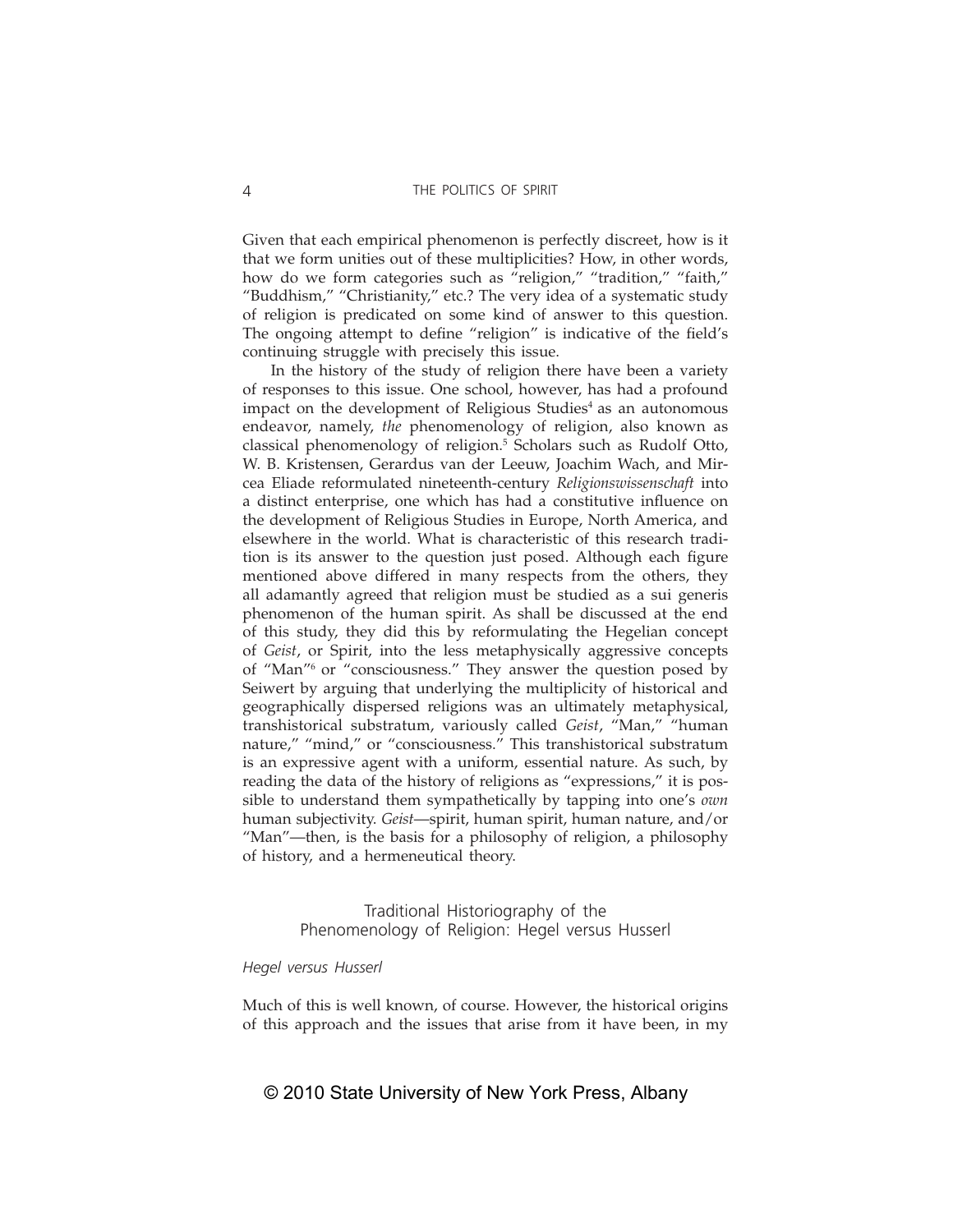view, seriously misunderstood. Most historians of the phenomenology of religion argue that the phenomenological approach of Edmund Husserl was the main methodological and philosophical source for that movement. Willard Oxtoby represents the standard view on this issue: "Understood strictly, the phenomenology of religion is supposed to be a precise application to religion of insights from the European philosophical movement known as phenomenology, launched by Edmund Husserl."7 Walter Capps concurs that it was Husserlian phenomenology that influenced Religious Studies: "Merleau-Ponty has not received much attention among persons working religious studies. Husserl has been considerably more prominent."8 Capps further notes that there is disagreement about the pedigree of the phenomenology of religion and that

[t]he reason for this lack of agreement is there are at least two strands of thought—two intellectual points of departure—which can produce a phenomenology of religion. The most obvious one is the one that stems directly from post-Kantian and post-Hegelian continental philosophy. Regardless of whatever else it includes, the strand always lists Edmund Husserl (1859–1961) as its primary inspirer, founding father, and intellectual catalyst.<sup>9</sup>

Finally, Hans Penner notes that the phenomenology of religion is as an "approach to religion is often located in the phenomenological movement which began with Husserl."10 Penner cites Douglas Allen as a particularly ardent advocate of this view: "He [Allen] places Otto, van der Leeuw and Eliade, 'the three most influential' scholars of religion, directly in the phenomenological movement and states that they 'have used a phenomenological method and have been influenced, at least partially, by [Husserlian] phenomenological philosophy.' "<sup>11</sup>

Clearly, *there is a tradition* of claiming Husserl as the founder or "intellectual catalyst," at least, of classical (if no other component) phenomenology of religion. Kristensen and van der Leeuw in particular are seen as having been influenced by Husserl's twin ideas of the *epoché* and the eidetic vision. In this tradition of origins these Husserlian ideas are not seen as mere icing but as fundamental concepts.

A closer reading of the texts of the phenomenologists of religion indicates that this emphasis on Husserl is simply not warranted. The argument of this study is that, rather than see Husserl as the *primary* source for classical phenomenology of religion, its primary inspiration is derived from Hegel. The main features of phenomenology's paradigm and its appropriation of Hegel are, in turn, drawn from the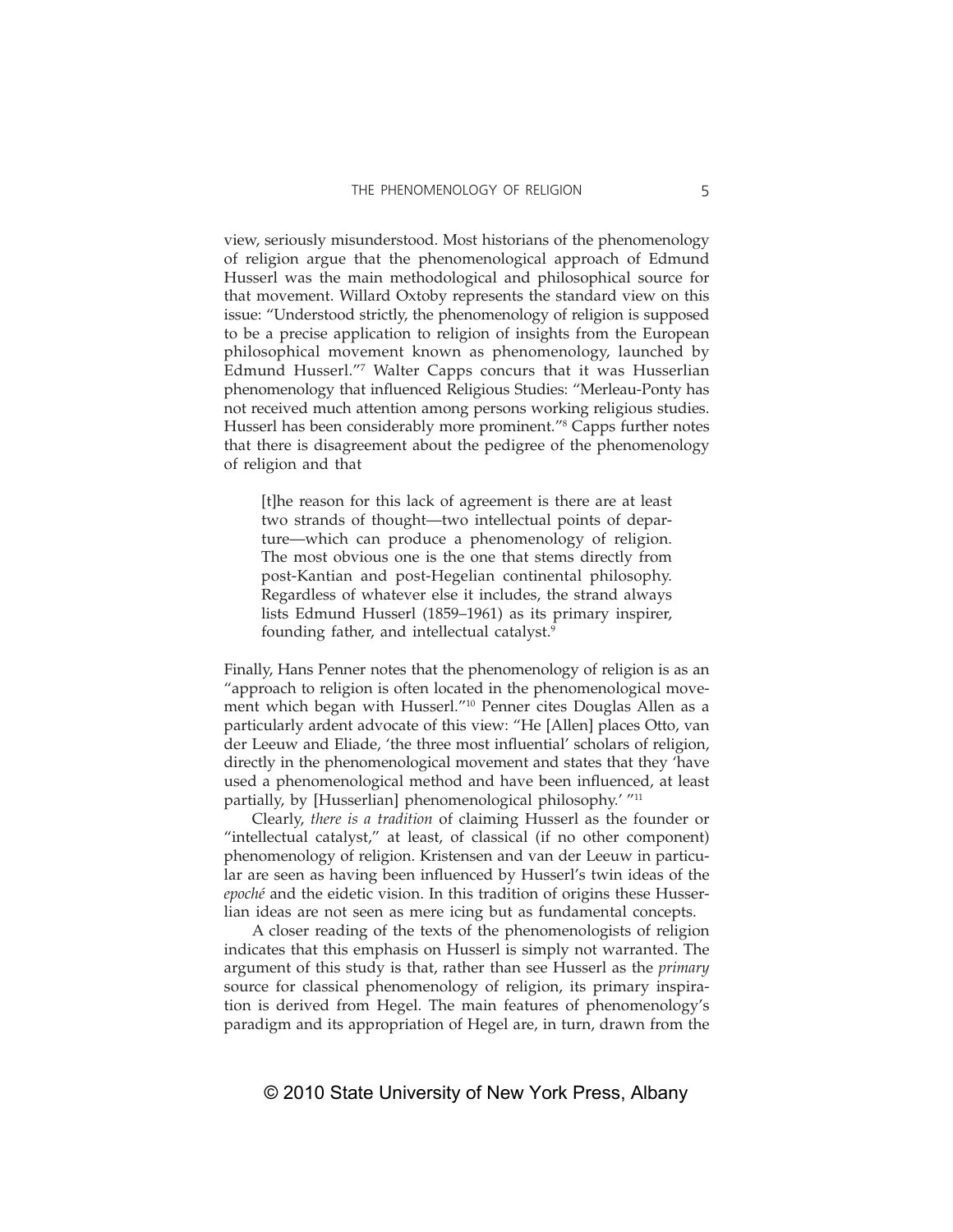early history of *Religionswissenschaft*, especially from C. P. Tiele and P. D. Chantepie de la Saussaye. It is the appropriation and transformation of the concepts of this historical trajectory that make up the intellectual, discursive content of the phenomenology of religion.

Arguing for Hegel more than Husserl puts this study in agreement with several other historians of the phenomenology of religion. While all the supporting texts cannot be cited here, a few will suffice. In contrast to reductive, noninterpretive approaches: "The phenomenological approach thus originated as an attempt to construct a coherent methodology for the study of religion" and that

[t]he philosophy of Hegel provided a basis on which to build. In his influential *The Phenomenology of Spirit* (1806), Hegel developed the thesis that essence (*Wesen*) is understood through the investigation appearances and [as] manifestations (*Erscheinung*). Hegel's intention was to show that this led to the understanding that all phenomena, in their diversity, were nevertheless grounded in an underlying essence or unity (*Geist* or Spirit). This play upon the relationship between essence and manifestation provided a basis for understanding how religion, in its diversity, could, in essence, be understood as a distinct entity. $12$ 

Erricker goes on to argue that "Hegel's influence is evident in the title of the first significant publication to outline a phenomenological approach to the study of religion in a coherent way, Gerardus van der Leeuw's *Phänomenologie der Religion* (1933)."13

Another scholar who sees Hegel's influence on the phenomenology of religion is Olof Pettersson who argues that, contrary to seeing van der Leeuw as the originator on the strength of the above named work of this approach:

However, the phenomenological method applied to the study of religion has its roots in the  $18<sup>th</sup>$  century. We may remember F. Hegel's *Phänomenologie des Geistes*, published in 1807, in which the author stated that essence can be approached through a study of appearances and manifestations. He wished to discern unity behind diversity, to reach an understanding of the one essence of religion behind its many manifestations.<sup>14</sup>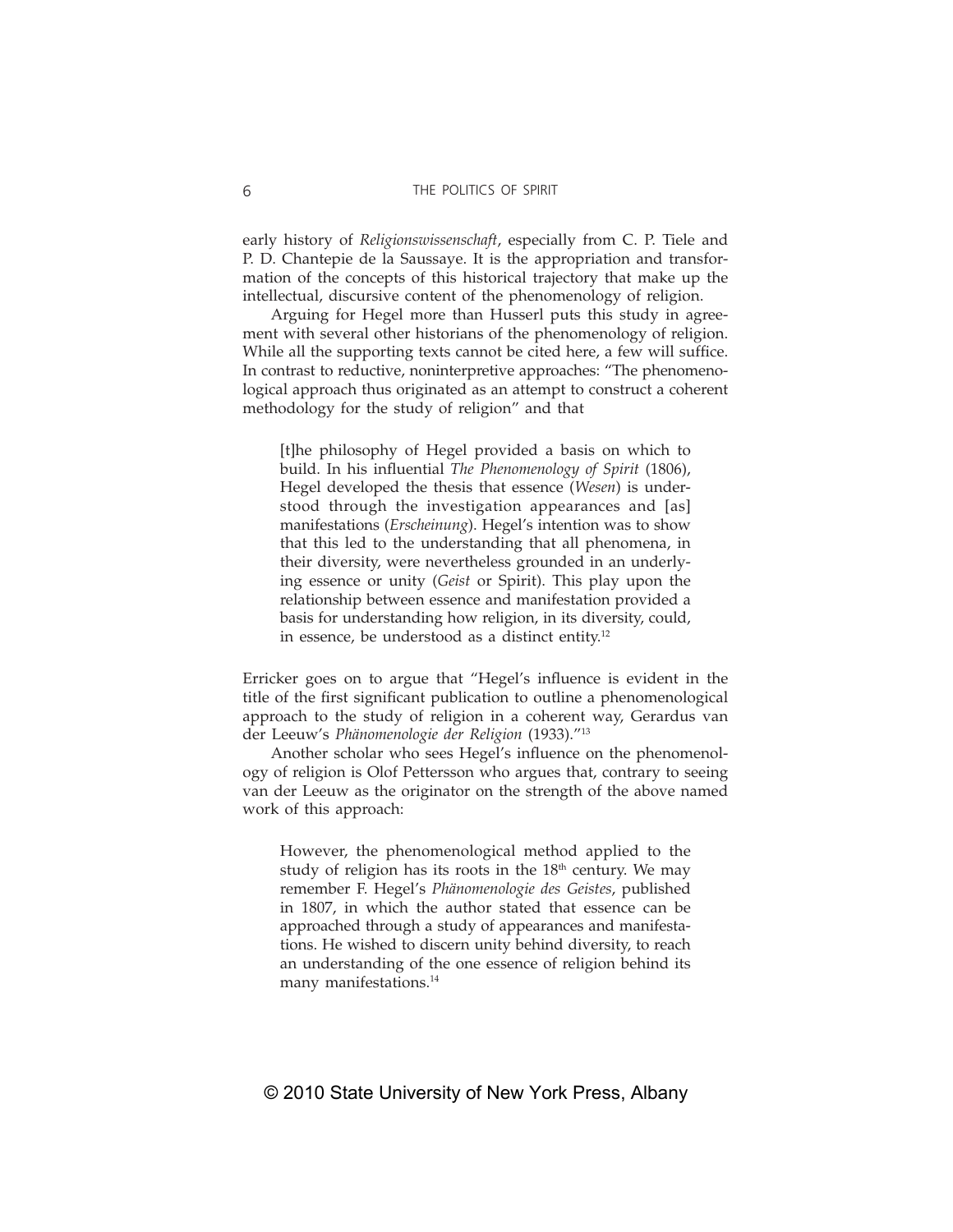Pettersson goes on to note: "I do not hesitate to maintain that the comparative method used by the mentioned scholars [Tyler, Lang, Marrett], among others, was *de facto* the embryo of the method that was later named the phenomenology of religion."15 As I, too, will argue, while evolutionary and phenomenological approaches are typically seen as polar opposites or enemy camps, it is clear that the latter appropriated the former via the Hegelian concepts Erricker cites above. The teleological schemes are turned into synchronic schemes, with much the same structures and valuations as the former—despite protestations to the contrary. Of Tiele he argues, as do others, that: "He may be regarded as the first conscious representative of the Dutch phenomenological school."16

Finally, Walter Capps, again, gives us an excellent summary of the history of the phenomenology of religion. As noted above, he argues that there are two strands in this history (and perhaps more; I only argue that the Hegelian strand is the "thickest"). While the Husserlian legacy is one such strand, when phenomenologists of religion "trace their intellectual roots, the genealogy they offer tends to reach back not to Husserl . . . but to such relatively obscure figures as Cornelius Petrus Tiele . . . and Pierre Daniel Chantepie de la Saussaye" both of whose work began in  $1877<sup>17</sup>$  He argues that, as with Hegel's agenda described above: "Both Tiele and Chantepie engaged in phenomenology of religion while maintaining methodological interest in questions regarding religion's essence and origin."18 From the earliest forms of Continental *Religionswissenschaft* to the peak of its development in Eliade, the phenomenology of religion retained its Hegelian structure, viewing history as the field of manifestation through which *Geist*/ *Wesen* expresses itself; a hermeneutical/phenomenological method (even when called "history of religions") seeks to decipher these historical particulars *as manifestations* and relate them, diachronically or synchronically, to their essence. This is the way in which they answer those absolutely fundamental questions posed by Seiwert.

#### *Which Hegel?*

This immediately raises the question: "Which Hegel?" Hegel has been read in numerous and conflicting ways. The traditional Marxist historiography<sup>19</sup> reads nineteenth-century Hegelianism as having split early between the "Young" or "Left" Hegelians and the "Old" or "Right" Hegelians. The former group read Hegel as the "philosopher of contradiction," and saw his *Phenomenology of Spirit* (*Geist*) as the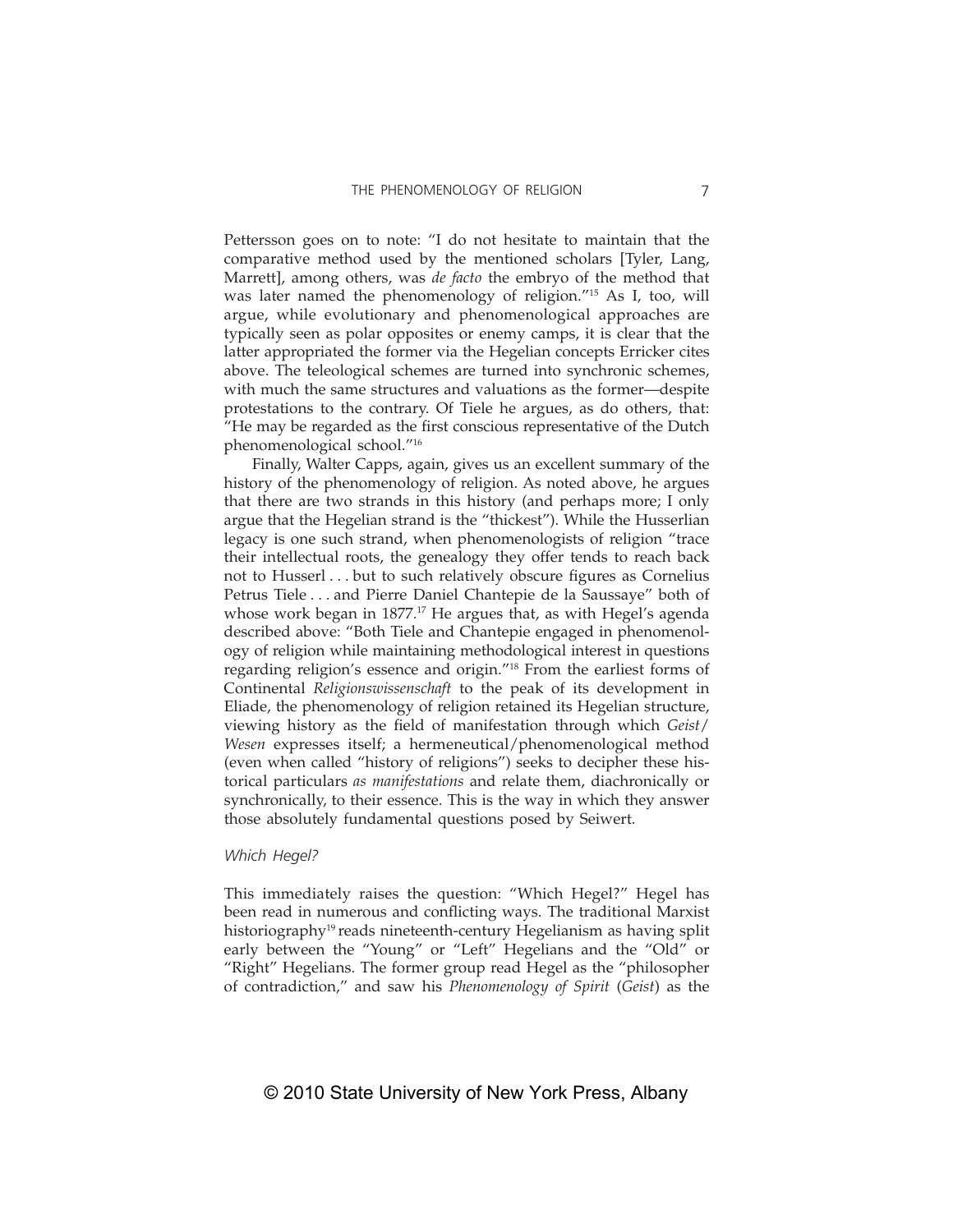key work from which to interpret the master. The latter group read Hegel as the "philosopher of identity" and saw his more complete and systematic, yet more conservative *Enzyklopaedie der Wissenschaft* as the key work from which to interpret the master.<sup>20</sup> In the twentieth century, following Kojeve, the "French" reading of Hegel radicalized the Left Hegelian reading and returned Hegel to the "philosopher of contradiction," with a heavy emphasis on the "master/slave" dialectic and the problematic of "the Other." This reading influenced such major thinkers as Sartre, de Beauvoir, and Lacan. The Hegel who influenced classical phenomenology of religion is *clearly* the so-called "philosopher of identity," the more conservative Hegel who had been well established in the academy.<sup>21</sup>

Derrida tells us of Hegel that he "summed up the entire philosophy of the *logos*. He determined ontology as absolute logic; he assembled all the delimitations of philosophy as presence; he assigned to presence the eschatology of *parousia*, of the self-proximity of infinite subjectivity."22 Logos, *ontos*, presence, subjectivity: the combination of these elements, played out differently in different scenes, form the skeletal structure of that specific concept-operation, or research paradigm, "*the* phenomenology of religion." It argues that the concrete is a manifestation of the essential, that individual moments of religious consciousness are rooted in consciousness, or Spirit/*Geist* and can only be properly understood as such. Using the symbol of the "Cosmic Tree" as an example, Mircea Eliade argues: "Suffice it to say that it is impossible to understand the meaning [or essence] of the Cosmic Tree by considering one or some of its variants [manifestations]. It is only by the analysis of a considerable number of its examples [the many] that the structure [the one] can be completely deciphered."<sup>23</sup> Or, as Joachim Wach will argue in his "search for universals in religion": "A comparative study of the *forms* of the expressions of religious experience, the world over, shows an amazing similarity in structure."24 From the many, one. Essence, or unity trumps difference as a founding category.

I will argue that Hegel and these Hegelian motifs, more than Husserl, provided the philosophical foundations or research paradigm for the phenomenology of religion. The quote at the beginning of this chapter from Wach summarizes the main features of phenomenology's paradigm and its appropriation of Hegel: "the so-called philosophy of religion, out of which the history of religion grew," the nineteenth-century philosophy of religion out of which *Religionswissenschaft* grew, was *Hegelian* philosophy of religion (something quite different than what goes by that name in Anglophonic contexts). And it was from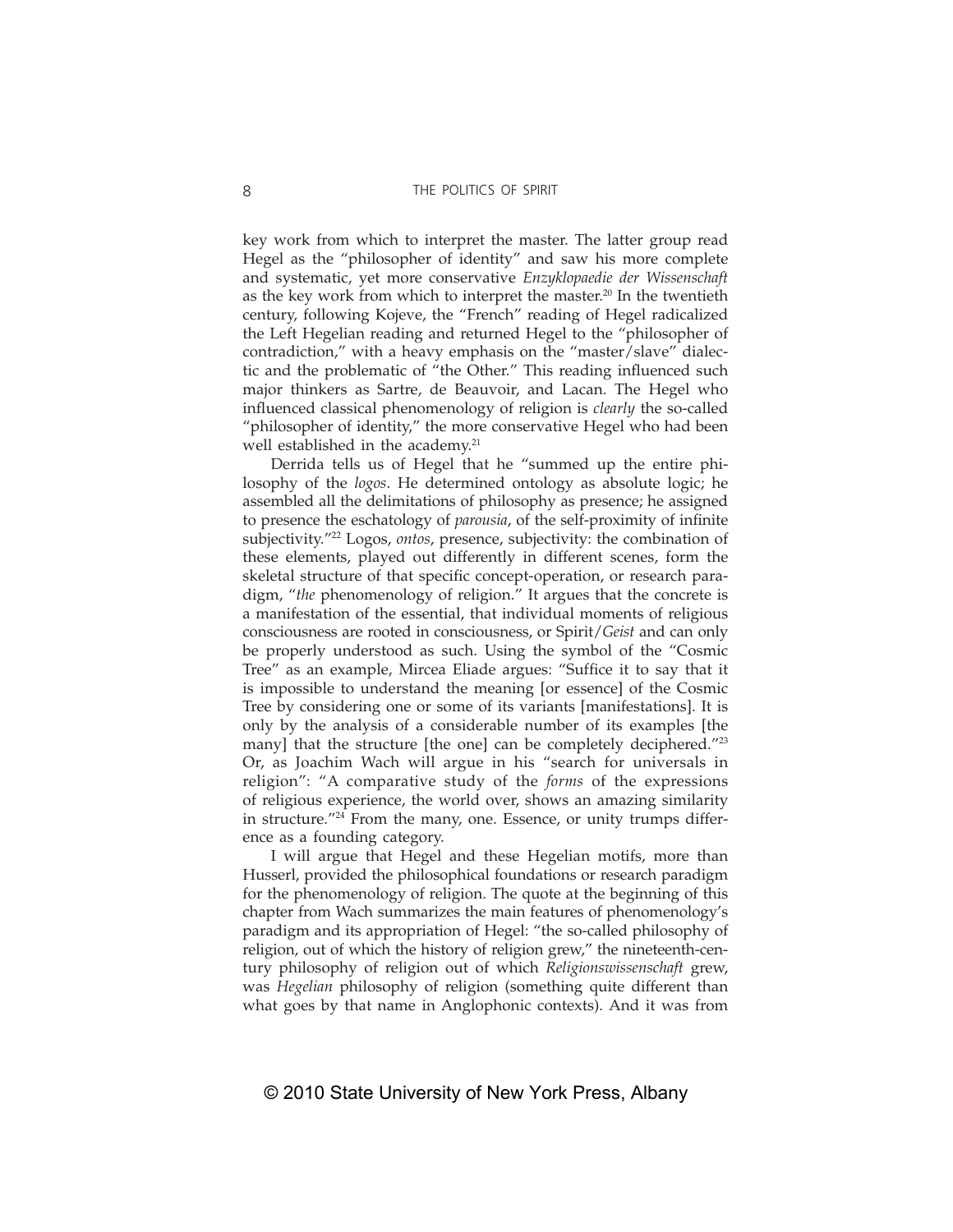this philosophy, or conceptual structure, that the history of religion (or phenomenology; see below on terminology) "took it upon itself to study the specific questions of the *history* of religion." That is, the phenomenology of religion's theory of history was a Hegelian theory of history, to wit, history as the manifestation of objective Spirit.

These Hegelian motifs pass through, so to speak, the early history of *Religionswissenschaft*, especially from such figures as C. P. Tiele and P. D. Chantepie de la Saussaye, and are modified and appropriated by Otto, Wach, van der Leeuw, Kristensen, and Eliade. It is noteworthy that Chantepie de la Saussaye cites Hegel as the founder of *Religionswissenschaft*: "[W]e must see Hegel as its true founder, because he first carried out the vast idea of realizing, as a whole, the various modes for studying religion (metaphysical, psychological, and historical), and made us see the harmony between the idea and the realization of religion [*zwischem dem Begriff und der Erscheinung der Religion zur Anschauung zu bringen*]."25

# *Hegel more than Husserl not rather than Husserl*

Clearly, both are important sources for the phenomenology of religion, as are Kant, Schleiermacher, and Dilthey among others. If we follow Derrida's reading of them, as is done here, both must be located in the larger discourse of Western metaphysics, or ontotheology.<sup>26</sup> Both participate in the "subjective turn" in Modern Philosophy with its central emphasis on the category of "consciousness." Clearly, they both have much in common as well: "Heidegger insists Hegelian philosophy and *its extension in Husserl's phenomenology* brings an 'end to philosophy.' "27 While the latter claim is obviously contestable, there is good evidence all around that there are important continuities between the two arch-phenomenologists. From the reading offered here, discussed in chapter 2, a discursive/textual reading rather than a strictly philosophical/conceptual reading, their differences vis-à-vis ontotheology, significant as they are, are reduced rather than expanded.

Hegel more than Husserl for two reasons. First, historically, of course, Hegel precedes Husserl, and there is a significant, if heavily qualified, appeal to Hegel throughout the literature of early *Religionswissenschaft,* as well as in classical phenomenology of religion. Though none of these figures could be considered "Hegelians" in any strict sense, nevertheless, certain important Hegelian motifs recur in their works, and these at crucial junctures. These motifs show up in *Religionswissenschaft* well before Husserl's work. For instance, Tiele will classify religions according to a teleological conception of their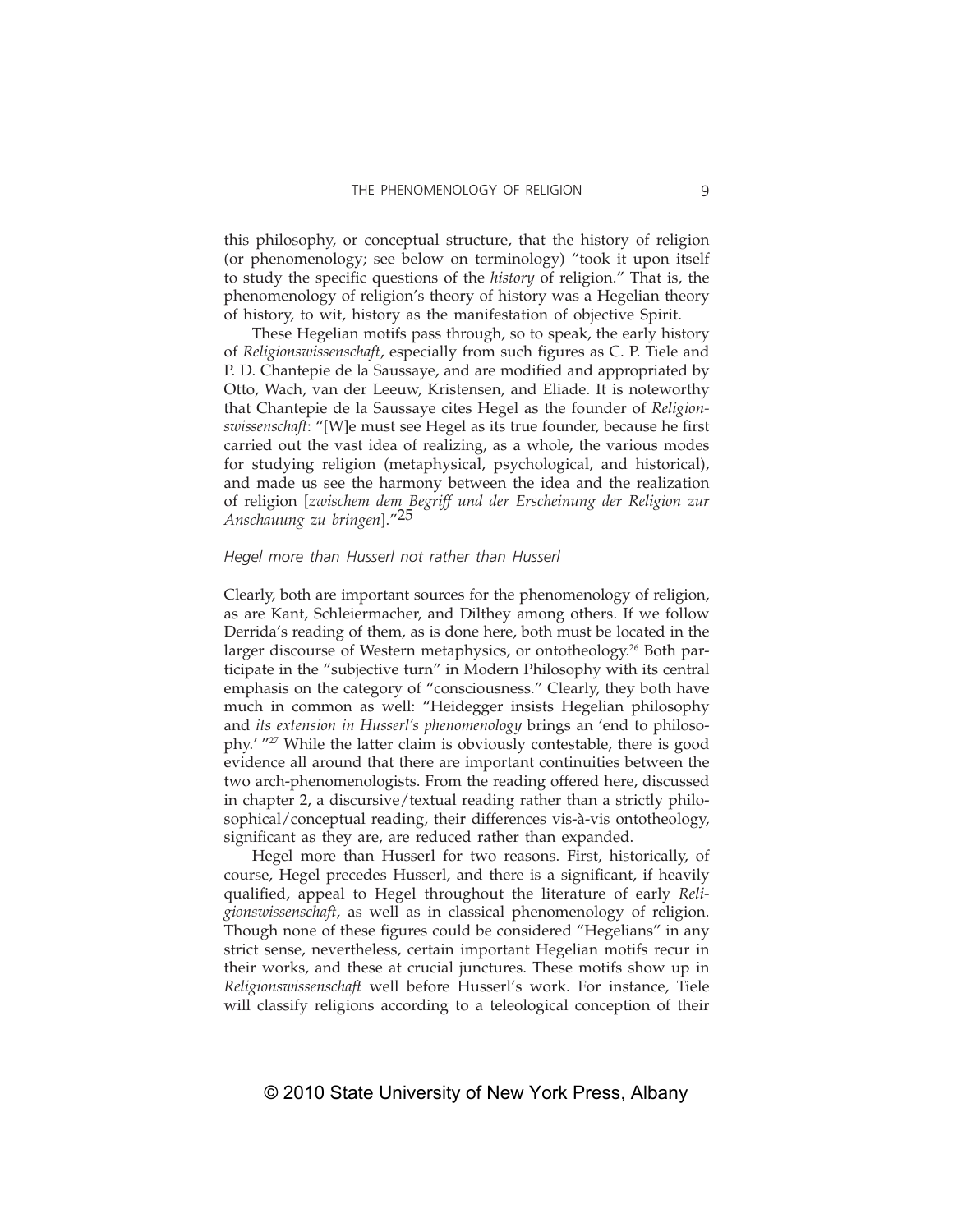degree of rationalization or spiritualization. Chantepie de la Saussaye will make use of the term *phenomenology* before Husserl, but he means something quite different by the term. Furthermore, as noted, Chantepie cites Hegel as the founder of the study of religion. Ergo, by the time Husserl's phenomenology is established, the idea of phenomenology is already well entrenched in *Religionswissenschaft*.

Second, at the level of paradigm structure, as the problematic laid out by Seiwert above indicates, the issue of identity in or through history is of basic concern, is perhaps even foundational, for the systematic study of religion. Here, not only does Hegel precede Husserl, the philosophy of history was central to his thinking, whereas Husserl is notorious for his lack of concern with precisely this issue.<sup>28</sup> Although the issue of identity in history is articulated by classical phenomenology of religion in direct opposition to Hegel's notion of "*Entwicklung*" or "development," it nevertheless consistently maintains the preeminently Hegelian view of history as the unified, expressive activity of the human spirit, or *Geist*. The paradigm for classical phenomenology of religion, then, is the same as Hegel's Science of Wisdom, namely, that of "*Wesen und Erscheinung*" or "essence and manifestation." Also, even when articulated in an explicitly synchronic framework, the structure of Hegel's metanarrative of *Geist* informs the structure of the synchronic taxonomy of classical phenomenology of religion.

> *Geist* and the *Geisteswissenschaften* in Nineteenth-Century Continental Thought

To understand the influence of Hegel more clearly, it is important to understand *how* it was that Hegel was appropriated within the academic world of Continental Europe. It is a paradoxical story. Hegel is, from the 1830s on, appropriated by way of the explicit *rejection* of Hegel. That is, in all the schools where Hegelian ideas appear, they are constantly attended by explicit statements of denunciation of the master. This is common among theologians and philosophers, among all members of the "Historical School," and, most famously, among the dialectical materialists.

This appropriation/rejection of Hegel must be understood within the context of the general position of the human sciences from the 1830s on. In order to maintain any sense of their individual identity, it was necessary on the one hand to resist their being subsumed into a system of Absolute Knowledge, or "speculation" as Wach describes it above, that is, subsumed into philosophy, while on the other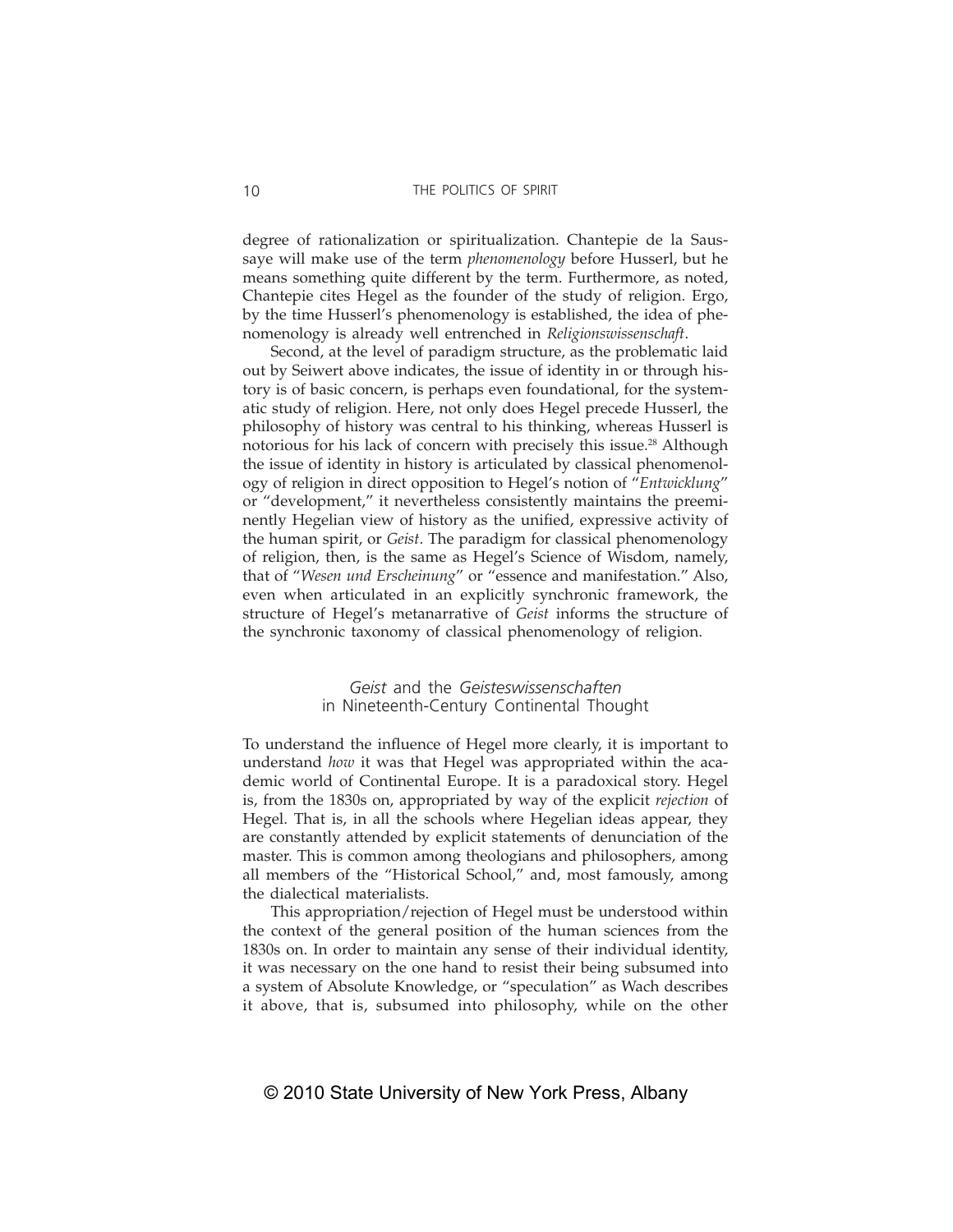hand, indicating why they offered a technical competency that was both like, yet different from, that of the natural sciences. As Herbert Schnädelbach notes:

The need to maintain this double front, against philosophy and the natural sciences, which was especially characteristic of the historical consciousness in Germany, gave a considerable impetus to epistemological reflection among historians, and explains the strong, if also often indirect, influence of writers such as Droysen, Dilthey or Rickert on the way in which the human sciences understood themselves.<sup>29</sup>

What was *rejected* in Hegel was his notorious a priorism, along with his insistence that the essential element of science was not its facticity, but its systematicity.<sup>30</sup> This was a defensive maneuver against both the "subordination" of the specific sciences to the system of Absolute Knowledge, and, against the charges of unscientificness being leveled from the direction of the natural sciences. $31$  This is what Wach was alluding to when he said, in the epigram to this chapter, that "only very recently have empirical research and philosophical speculation been separated." The "empirical research" was historical research, but historical research understood on an Hegelian, expressive model of history. It was this empirical element, that is, concrete historical materials, which made the *Geisteswissenschaften* scientific.

Consequently, to preserve this middle ground, what was *retained* from Hegel, even by his detractors, was the conception of history as *objective spirit*, and entailed by that, the idea of development as the unfolding of Spirit:

the bitterness of the polemics between the parties [Hegelians and the Historical School] should not conceal how close to each other they nevertheless were. . . . For Hegel as for the Historical School, history is *spirit*, that is, a domain of reality *which is in essence not nature*, but depends on freedom, on action which is capable of becoming conscious and creative individuality, and hence is intelligible to the individual knower.<sup>32</sup>

The ambiguity of this position is reflected in Droysen's slogan, that the method of the historical sciences was that of "Understanding [*Verstehen*] observation."<sup>33</sup> Understanding is the a priori, conceptual element of research; observation, the empirical element.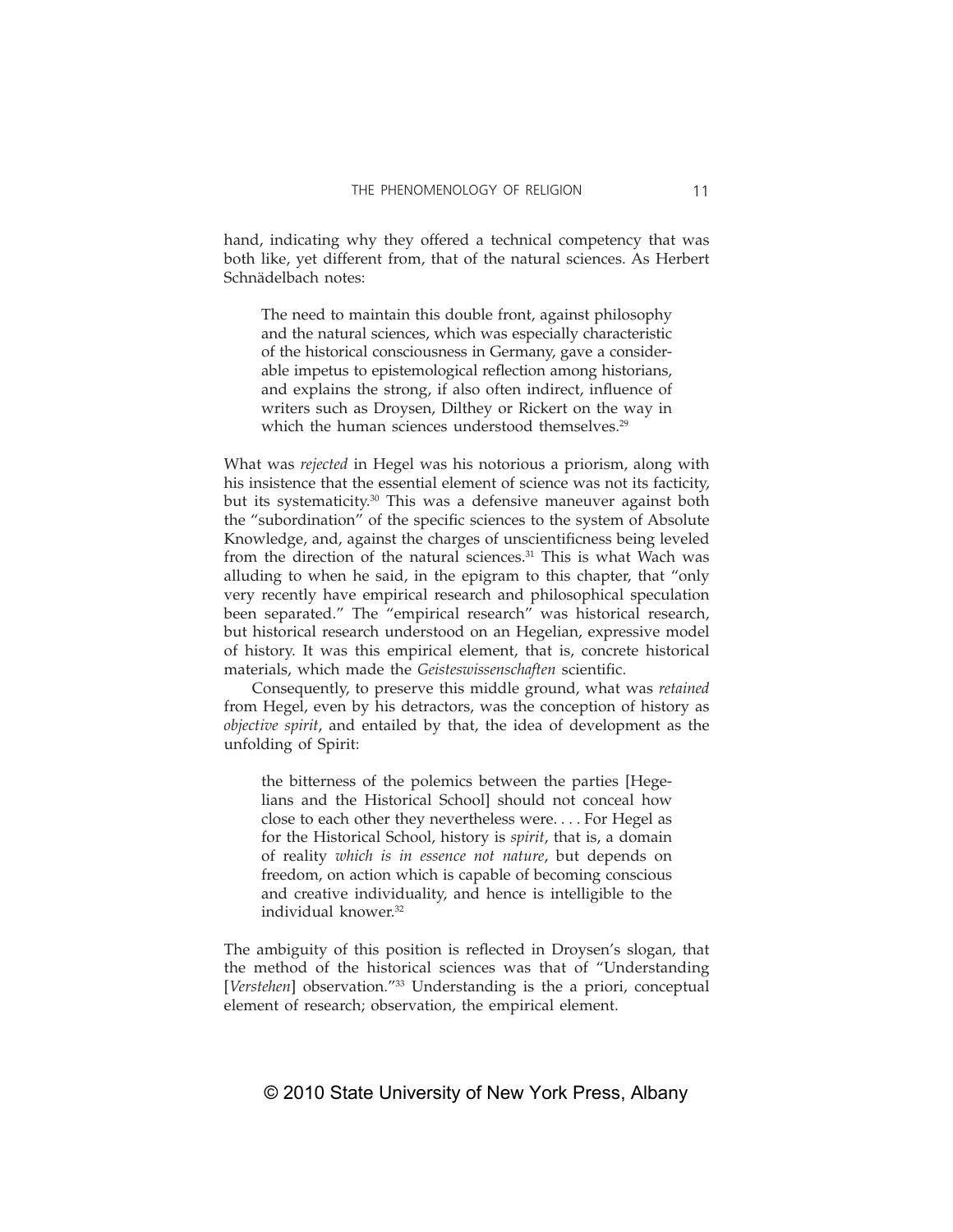The Hegelian idea of development was especially influential in the study of religion. As Frederick Gregory notes: "If the employment of Hegelian reason involved a movement toward the identity of the concept with its object, the same process was reflected in the development of religion in history. It is from the idea of development inspired by Hegel that his influence on Protestant theology was felt in the nineteenth century debate over the relation between religion and natural science."34 As shall be discussed at some length, although van der Leeuw famously said, "*der Religionsphänomenologie wiess die 'Entwicklung' nichts*" ("the phenomenology of religion does not know 'development' "), and Eliade will frequently proclaim that "the sacred is a structure of consciousness, not a stage of history," all phenomenologists of religion nevertheless hold to the idea that individual religions are manifestations of the essence of religion. "Essence and manifestation," then, continues to be the paradigm for the study of religion, whether understood diachronically or synchronically. In a statement written in1924, Wach again summarizes the situation in a complete manner: "Hegelianism did not derive its categories and laws from the course of history but imposed them on it from above. It is nevertheless possible to inquire, quite apart from metaphysical speculation and construction, into the principles according to which religion as a manifestation of the objective spirit evolves historically."35 Yes to objective spirit (because it is objective and subject to empirical research); no to a priori categories. Such is the way the phenomenologists of religion appropriated the master.

Underlying, as it were, this view of the atemporal nature of consciousness, is a philosophy of matter (or nature, or *Natur*). One of the central arguments of this book is that this philosophy of matter/nature underlies the entire project being discussed here, that is, both the diachronic metanarrative of *Geist* in Hegel and Tiele and the synchronic taxonomy of "consciousness" in van der Leeuw and Eliade. Hegel articulates this view more thoroughly and explicitly than any of the other authors in this tradition:

It is a result of speculative Philosophy that Freedom is the sole truth of Spirit [*Geist*]. Matter possesses gravity in virtue of its tendency toward a central point. It is essentially composite: consisting of parts that exclude each other. It seeks its Unity out of itself. . . . Spirit, on the contrary, may be defined as that which has its center in itself. It has not a unity outside itself, but has already found it; it exists in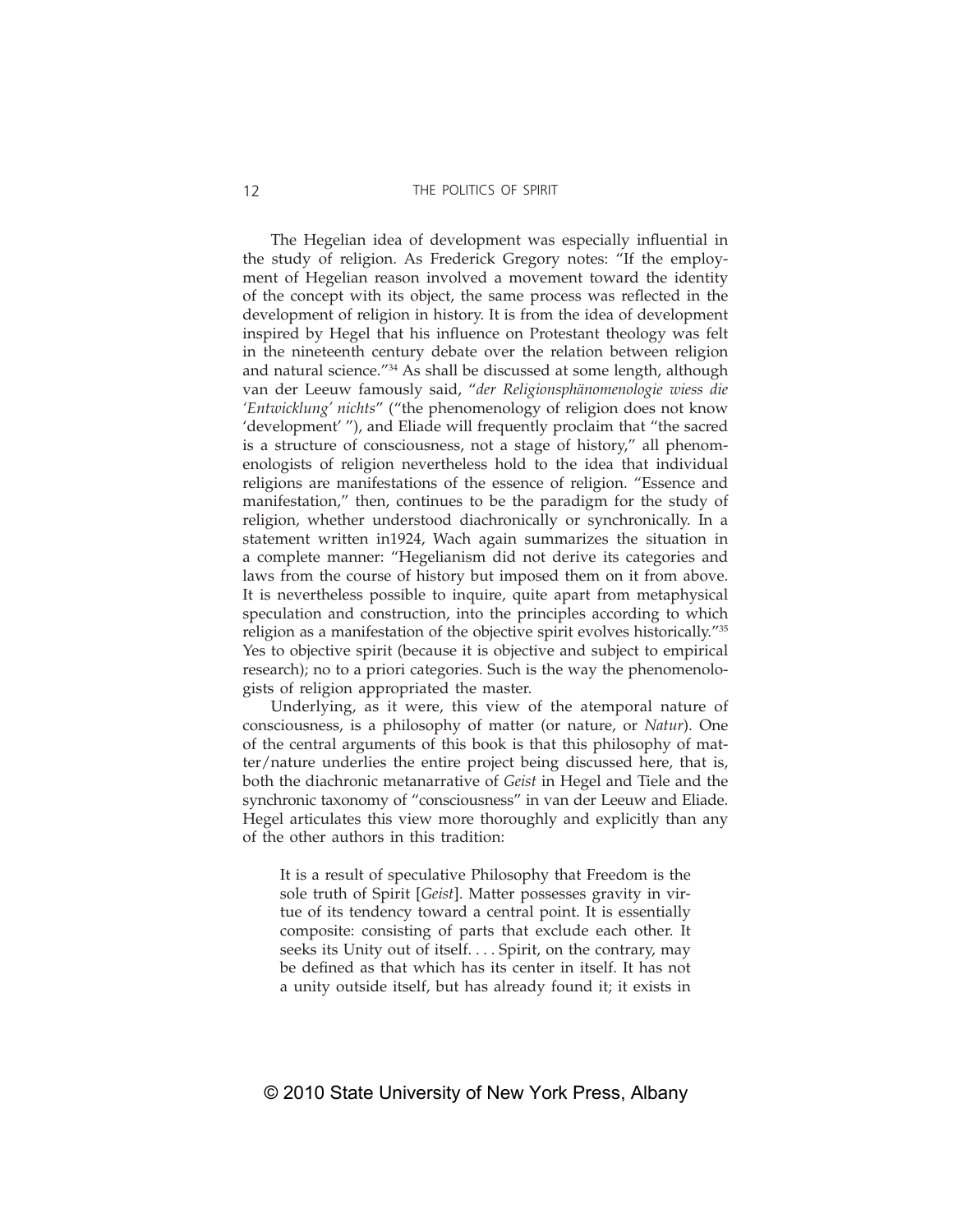and with itself. Matter has its essence out of itself; Spirit is self-contained existence (*Bei-sich-selbst-seyn*).36

Rudolf Otto, for example (a figure who will be included in this study), agrees, arguing that "[t]he direct experience that spirit has of itself, of its individuality and freedom, of its incomparability with all that is beneath it, is far too constant and genuine to admit of its being put into a difficulty by a doctrine [materialism] which it has itself established."37 *Natur/Matter* as such, cannot attain true selfhood or subjectivity, as the essence of subjectivity is to be "in-and-for-itself."38 Matter's ontological determination is to have its being as "out-of-itself."

As shall be discussed below, one of the heinous outcomes of this construction of the structural relation between *Geist* and *Natur*, Spirit and Nature, becomes evident when it is applied to human beings, some of whom are classified as *Naturvölker*, while the correlation between *Kultur* and *objectiv Geist* is elevated to both a methodological and a metaphysical principle. The result is that "civilized" peoples are inherently free and *Naturvölker* are, as Nature/Matter itself is, inherently dependent, having their *telos* and purpose outside of themselves. This is, of course, a legitimation for the colonization and subordination of the latter by the former. This occurs both in practical terms, where Nature—including *Naturvölker*—is a repository of resources which exists *for* Spirit, and, in theoretical-scientific terms where, as objects of inquiry, "primitive" cultures are the Other by and through which Spirit comes to "pure self-recognition in absolute otherness."<sup>39</sup> Spirit is both subject and substance, the underlying reality that makes temporality "history," as opposed to mere flux or change. So, "higher civilizations" have a history, whereas "primitives" or *Naturvölker*, do not. The metaphysics of peoples, if you will, necessitates a colonial discourse reading of the phenomenology of religion, a reading that forms a major element of this study, as shall discussed in detail in chapter 2.

Besides being an ontology, the distinction between *Geist* and *Natur* becomes the basis for the structure of knowledge and for the explicit articulation of the methodology of the human sciences. As Charles Bambach notes: "In the work of different [post-Hegelian] philosophers ranging from Rickert and Windelband to Vaihinger, Simmel, Troeltsh, and Cassirer, one notices the same rigorous focus on developing a critical theory of knowledge divided by the dual spheres of subject and object, mind and nature, *Geist* and *Natur*."40 In particular, the work of Wilhelm Windelband was formative for this paradigm: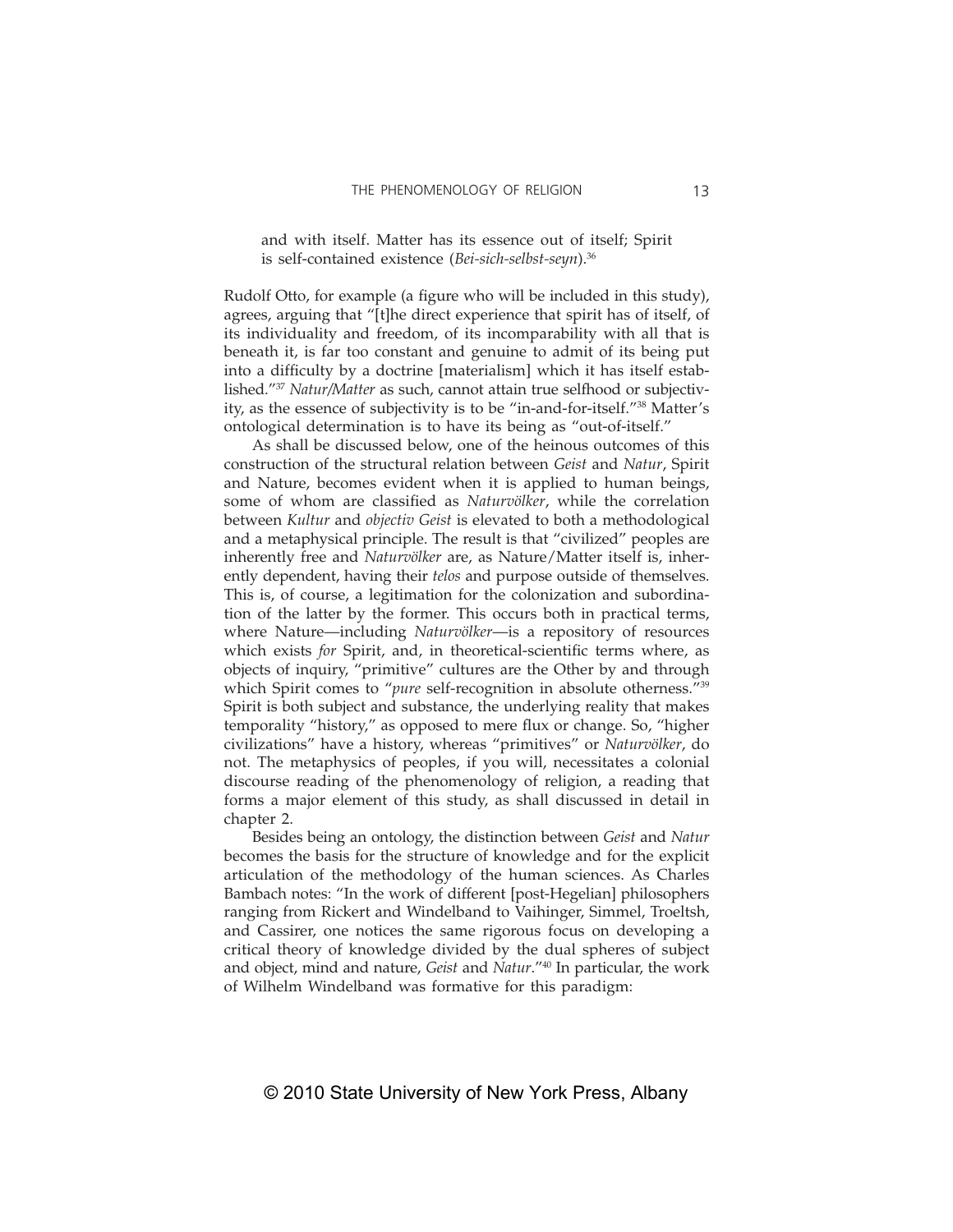Windelband argued that the traditional distinction between "*Natur* and *Geist* was a substantive dichotomy." (Windelband, "History and Natural Science," p. 173) In other words, its principle of classification was based on the object being investigated—its content rather than its form. *Naturwissenschaften*, according to this model of the disciplines, were simply those sciences dealing with the objects of nature: physics, biology, chemistry, geology, meteorology, and the like. *Geisteswissenschaften* were, by contrast, those sciences dealing with the objects of human life: history, moral philosophy, economy, politics, and society. In this scheme, the *Naturwissenschaften* were concerned with the external, corporeal world of nature, and the *Geisteswissenschaften*, with the internal, reflexive world.<sup>41</sup>

Far from being some obtuse intellectual exercise, this division becomes part of *the very structure of institutionalized knowledge*: "At all major German universities, the disciplines were distinguished either as *Naturwissenschaften* (natural sciences) or as *Geisteswissenschaften* (sciences of the mind)."42

The human sciences "save" themselves, so to speak, from being negated by the natural sciences by arguing that *Geist* is qualitatively distinct from *Natur* and must, as such, be studied by different methods. Dilthey's famous dictum expresses this point: "Nature is 'explained' [*Erklären*] but Spirit is 'understood' [*Verstehen*]."43 He elaborates: "All science and scholarship is empirical, but all experience is originally connected, and given validity, by our *consciousness* (within which it occurs) indeed, by our whole nature."44 While it may sound as if he is an empiricist, he is in fact denying that empiricism is adequate for understanding the inner workings of consciousness. It is, again, consciousness' apprehension of *itself*—free of external stimuli, i.e., *emperia*—by which understanding occurs. This is a commonly shared notion among the phenomenologists of religion and leads to many misunderstandings (discussed below) on the part of Anglophonic empiricists' readings. Given that this inner experience occurs in the pure interiority of consciousness, the method of *Verstehen*, then, is *explicitly* rooted in the metaphysics of Spirit. Furthermore, "*Verstehen*," understanding, is an act of subjectivity, an act of that infinite proximity of which Derrida spoke: I can understand the "expressions" of the ancients, for example, because, at some level they express the universal structure or nature of *Geist*, consciousness, or "Man": "Thus he [Dilthey] differs from Hegel ultimately on one thing only, that according to Hegel the homecoming of the spirit takes place in the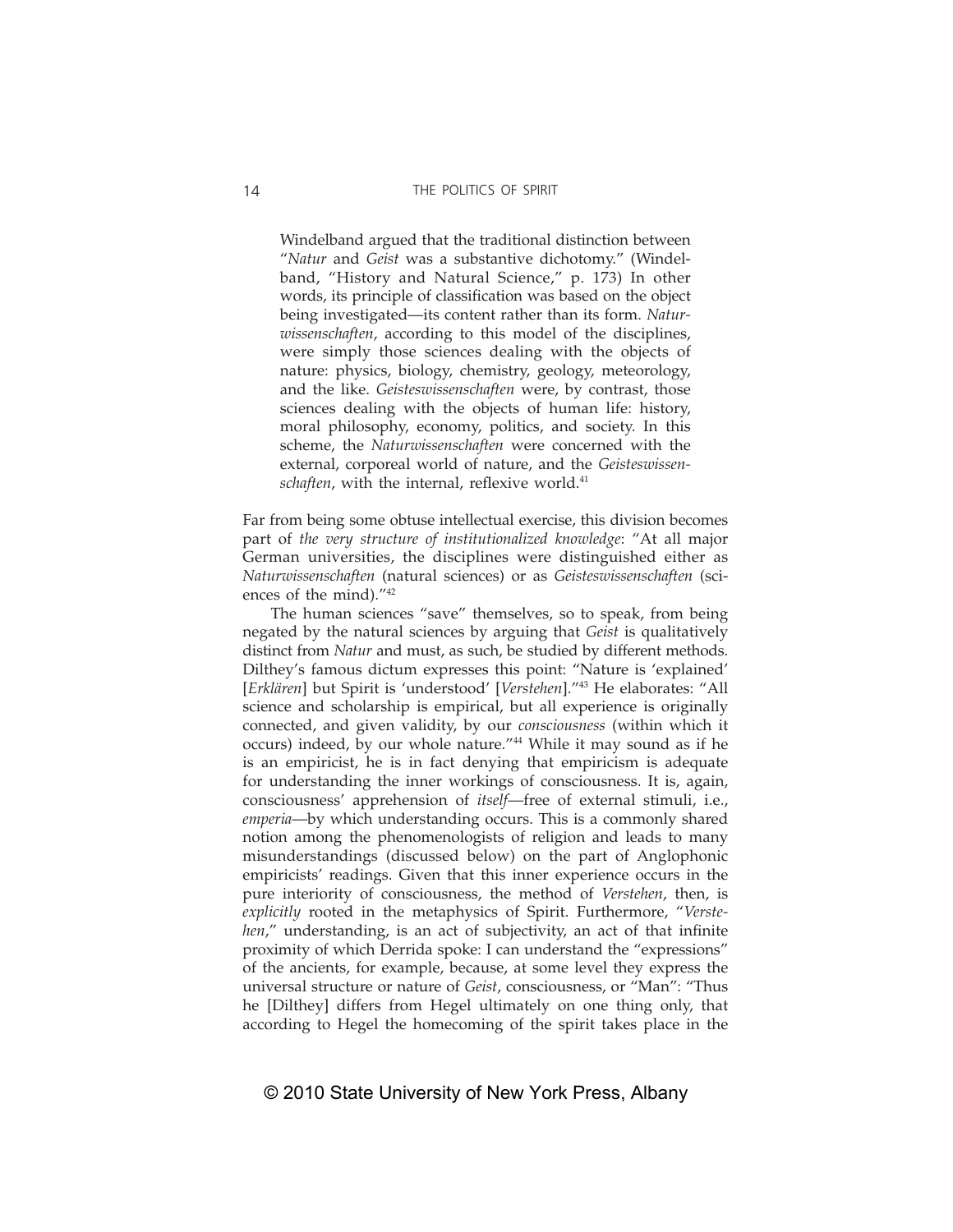philosophical concept whereas, for Dilthey, the philosophical concept is significant not as knowledge but as expression."<sup>45</sup>

#### *Dilthey's Importance*

Dilthey is a key figure in the transmission and translation of Hegelianism. This was accomplished by rendering the concept of "objective spirit" scientifically respectable. In so doing, he also laid out the basic structure of the *Geisteswissenschaft* as these would be understood by several generations of scholars. Like Hegel, Windelband, and others, held that the division between *Geist* and *Natur* was foundational. More than just a methodological divide or bureaucratic convenience, Dilthey felt that this was a fundamental metaphysical truth: "He even claimed that the actual division of the sciences according to nature and spirit was based on these metaphysical principles of first philosophy.<sup>746</sup>

Furthermore, Dilthey worked on formulating both a methodological foundation and an agenda for the *Geisteswissenschaften.*47 As Bambach argues, it is from this context that the modern view of the sciences stems: "The term *Geisteswissenshaft(en)* is a crucial one for Dilthey and needs to be understood within the context of late-nineteenth-century German thought in general. . . . Hegel used the phrase *Wissenschaft des Geistes*, and it is the Hegelian notion of *Geist* (bound up with all the historical, cultural, and metaphysical implications of a 'philosophy of mind' or 'philosophy of spirit') which influenced Dilthey.... the term signified for Dilthey that group of studies dealing with the cultural spirit of humanity."<sup>48</sup>

Dilthey's appropriation of Hegel, then, becomes one of the major sources for what will later be known as "the History of Religion(s)," or "the phenomenology of religion." His formula of "experience-expression-understanding" may as well have been the motto for the phenomenology/history of religion. Traces of Dilthey's influence are evident in Otto and Eliade, but are quite explicit in Wach and van der Leeuw. Both of the latter could be, without serious violence, considered "Diltheians." For this reason, although he was not a phenomenologist of religion, I have devoted a chapter to his views of the nature and methodology of the *Geisteswissenschaften*.

"Explanation versus Interpretation": Previous Critiques of the Phenomenology of Religion

The phenomenology of religion and its legacy in Religious Studies have come into direct conflict with another approach, namely those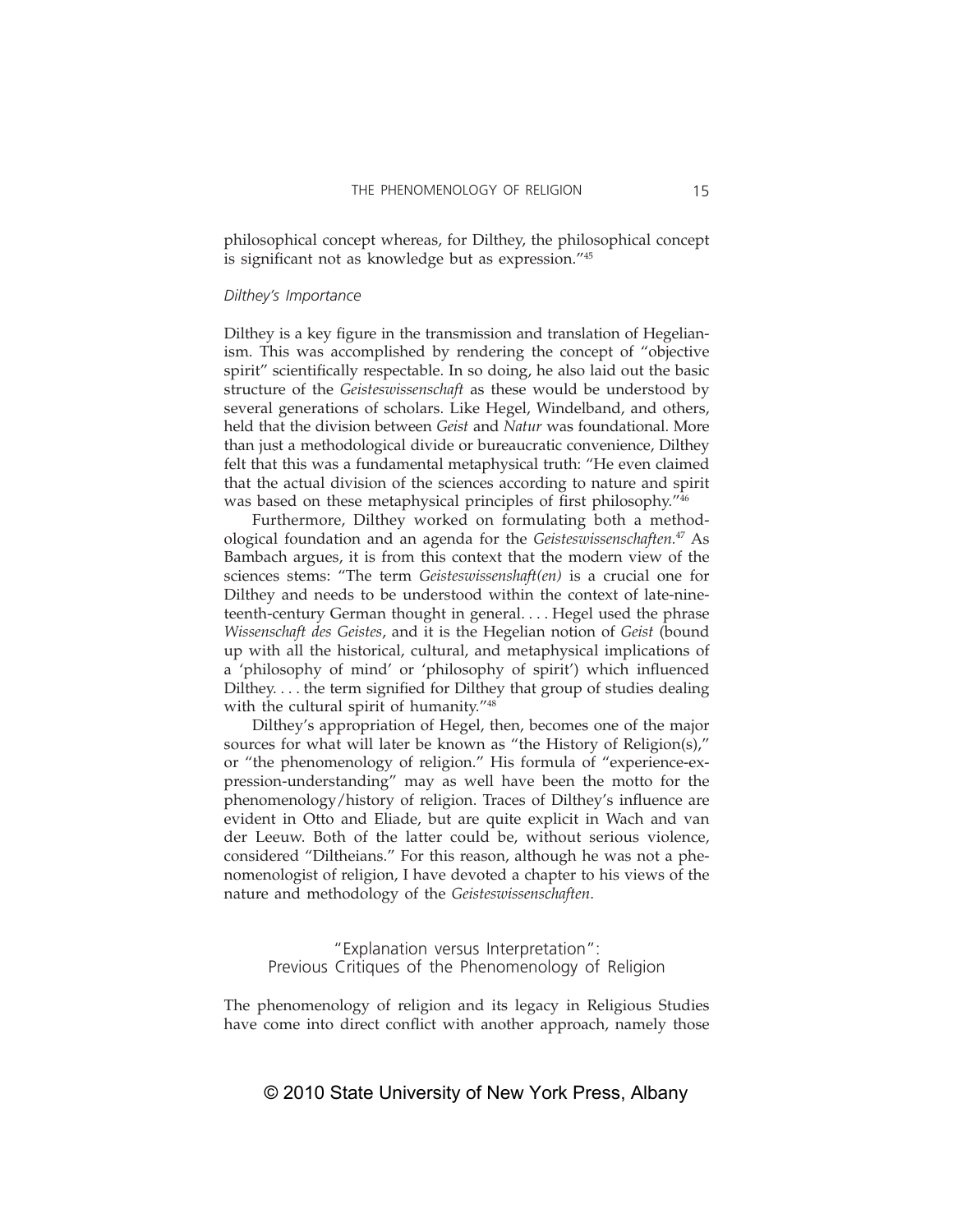who understand the scientific study of religion to take the form of reductive or naturalistic explanations.<sup>49</sup> The conflict has left the field with a great deal of uncertainty about what may be called "meta-theoretical" issues. That is, we are at odds as to what the study of religion is supposed to accomplish: is it sympathetic *understanding* by way of a hermeneutical approach, or is it an objective, reductive *explanation*, modeled more or less on the natural sciences? A search for meaning or a search for causes? Contemporary philosophy of social science (and even natural science), however, has indicated that one of the keys to understanding scientific quandaries is to critically examine the *history* of a science, especially the history of its category formation. Contrary to earlier positivist views of science, contemporary theorists hold that categories, scientific discourses, and research paradigms structure the objects and possible objects of scientific research, and not the other way around. Historical examination of the hidden assumptions and histories embedded in research questions, then, can indicate ways in which data were selected and organized.<sup>50</sup> Critical historical analysis of this kind is able to uncover previously unrecognized metaphysical, epistemological, and ideological assumptions that turned out to be *constitutive* of the data being analyzed. It can also suggest alternative ways to select and organize data. The way out of unsatisfactory results is not to find new data, but to ask new questions.

The Anglophonic critics of phenomenology and Religious Studies, mostly in North America, have drawn upon a philosophy of science developed by thinkers such as Karl Popper and Imre Lakotas.<sup>51</sup> Such an analytical apparatus has a specific yield, as it were. I, however, want to analyze classical phenomenology of religion in light of a significantly different paradigm, namely, that of poststructuralist philosophy and postcolonial theory as informed by poststructuralism. This paradigm will show that what is taken to be the very strength of classical phenomenology's method, the empathetic/hermeneutic approach, is based upon not so much normative Christian theology, but upon ideological humanism, *Geist*, or a transcendent notion of subjectivity.52 Ideological humanism, far from being a benign concern for "mankind," has been implicated by poststructuralism and postcolonial criticism in a variety of forms of Euro- and ethno-centrism, a point which shall be argued at length in chapter 11 of this study. Once classical phenomenology of religion's Hegelian heritage is delineated more fully, this critique will be much clearer. Such delineation requires a specific kind of reading of Hegel, however, a reading very different than that of traditional Anglo-American analytic philosophy. This reading of Hegel, and of phenomenology in general, has been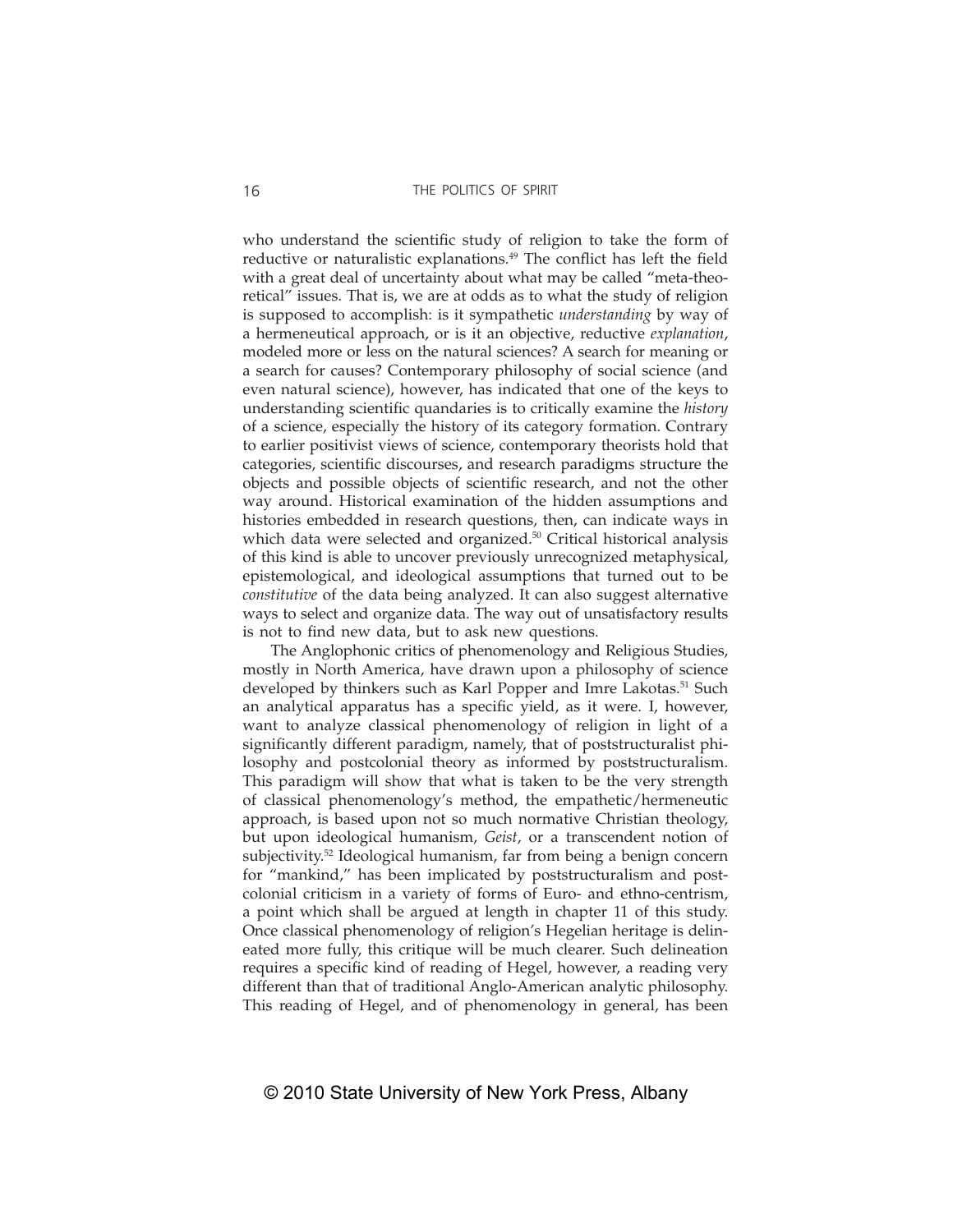one of the most important accomplishments of poststructuralism. This point will be discussed more thoroughly in chapter 2.

# *Anglophonic-Empiricist Critiques of the Phenomenology of Religion*

At this point it will be helpful to the overall thesis of this study and to clarify the methodology it uses to review some of the main criticisms offered by the empirical-Anglophonic scholars and indicate some of the ways in which my own critique of the phenomenology of religion agrees with and differs from these empiricist-oriented critiques.

# FIRST CRITIQUE: THE RELIGIOSITY OF THE PHENOMENOLOGY OF RELIGION

"Let us confront this situation bluntly and in all honesty. Theology is very much a part of what has become known as the history and phenomenology of religion"; "In brief, the phenomenology of religion and theology are two *sides* of the same coin."53 Anglo-American critics of Religious Studies find this to be one of the great weaknesses of both the phenomenology of religion in general and Eliade in particular (and, by extension, Religious Studies). I will, at many points below, take criticisms of Eliade as stand-ins for more general criticisms of the phenomenology of religion. Donald Wiebe concurs with Penner, going even farther: "The scholarly study of religion is now and has always been an essentially religio-theological undertaking for the majority of those involved in the enterprise. It is and has always been predominantly informed, that is, by theological assumptions and religious commitments."54 As I will argue below, one aspect of what this argument holds is that theological and religious commitments overstep their bounds, claiming to do work in an area for which they are not suited. Wiebe sometimes implies, at least on my reading, that this elision/confusion of boundaries is an act of dissimulation. The theologians and religionists are not totally open, or perhaps not completely intellectually honest about what they are doing.

Robert Segal makes a similar claim about the twofold strategy that religio-theological approaches take to the social scientific approach: "Religionists deploy two strategies to fend off the social sciences: neutralizing the social sciences and embracing them."<sup>55</sup> The phenomenology of religion accomplishes this by using, on the one hand an old-fashioned faculty psychology: man thinks, feels, and wills, or has intellect, emotion, volition.<sup>56</sup> These innate and universal faculties correspond to the various aspect of human life: science, art, and ethics. On the other hand, once this is done, phenomenologists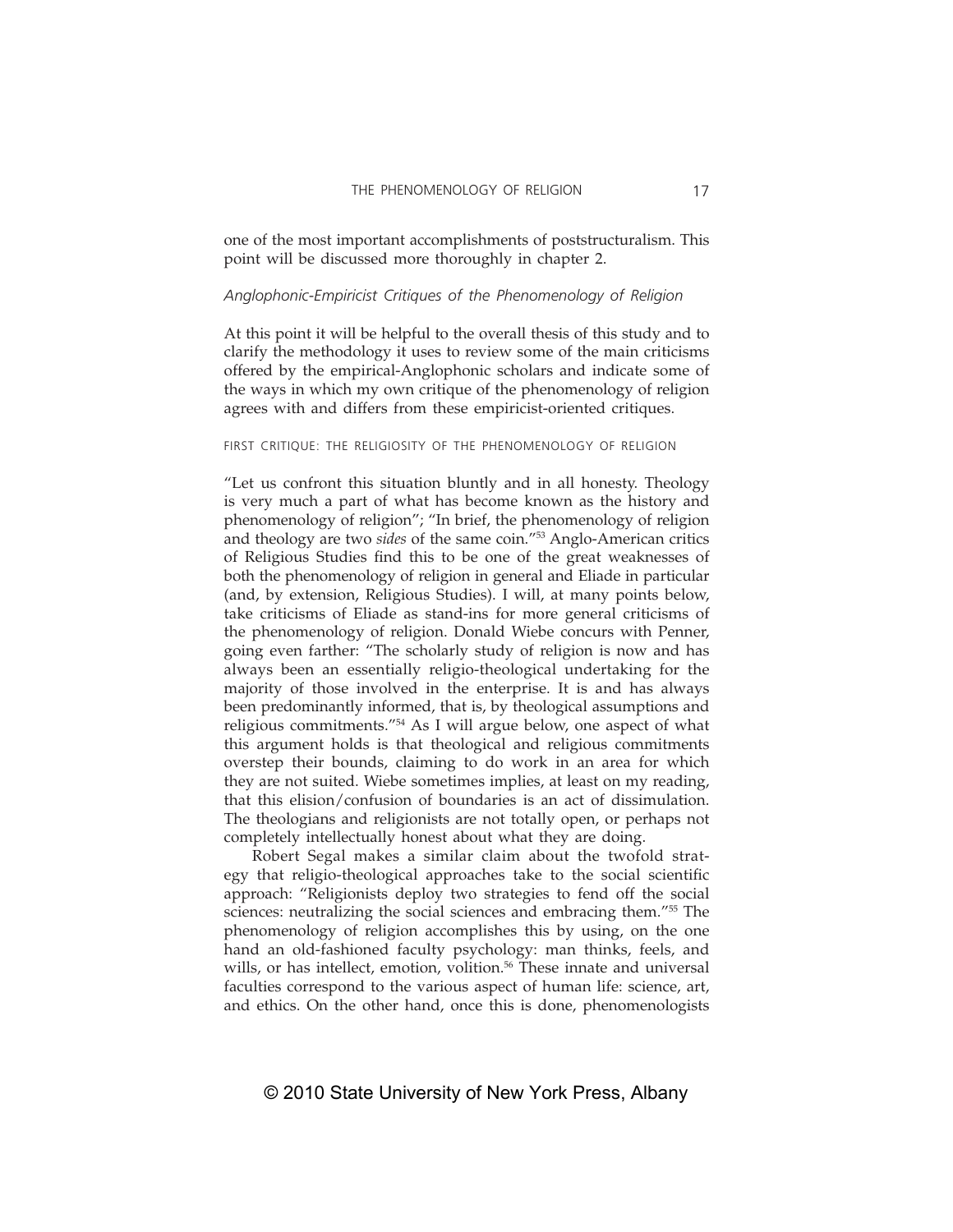tend to break down the work of the sciences into what they sometime call "regional ontologies," but more often simply list, in categorical fashion, the various disciplines and their appropriate objects/areas of investigation. This neutralizes the impact of, say Freud, by sharply, logically, and categorically isolating "psychology" from history or phenomenology.

Robert Baird believes that this leads to a normative, rather than a descriptive-analytical methodology for the study of religion. As Baird notes, essentialism is not simply an objective description of the abstract, logically determined specific difference of a class of things in the world. Rather: "The search for the 'essence' of religion is subtly normative rather than historical-descriptive."57 This is a major component of what I will argue in this study: the ontotheological categories of the phenomenology of religion necessarily create an "economy of privilege" in which some things are given greater value, reality, and being than others. While I do not see this aspect as importing an extraneous criterion into the descriptive task as does Baird, it is also true that phenomenologists—as well as many other scholars of religion—do import such criteria. My argument, rather, is that *the very structure of the discourse* of the phenomenology of religion is latent with hierarchies that are "values" in a broad sense. Such acts of valuation, then, are a *necessary* component of this discourse. As such, it cannot be salvaged by merely "removing" the normative elements. The kind of elements I am describing cannot be removed as they are constitutive of the conceptual system of the phenomenology of religion as a whole.

I completely concur with the assessment of Religious Studies in general and phenomenological approach specifically as an intellectual structure saturated by metaphysical-religious concepts. The phenomenology of religion is "religious" in some broad sense. Its intellectual pedigree is thoroughly embedded within and saturated by religio-theological concepts. However, the kind of critique I offer does not simply see phenomenology's problem as primarily a matter of theology but of *ontotheology*. Following other poststructuralists, I see the metaphysical structures underlying phenomenology as being part of the larger Western metaphysical tradition with its distinct structures and functions. These have been detailed and critiqued by many great thinkers, Nietzsche and Heidegger readily come to mind, but I will elaborate on Derrida's specific version of the structural critique of this historical-structural reality embedded as it is, deep within the structures of the Western thought. This will be spelled out in the next chapter and in the last chapters of this study.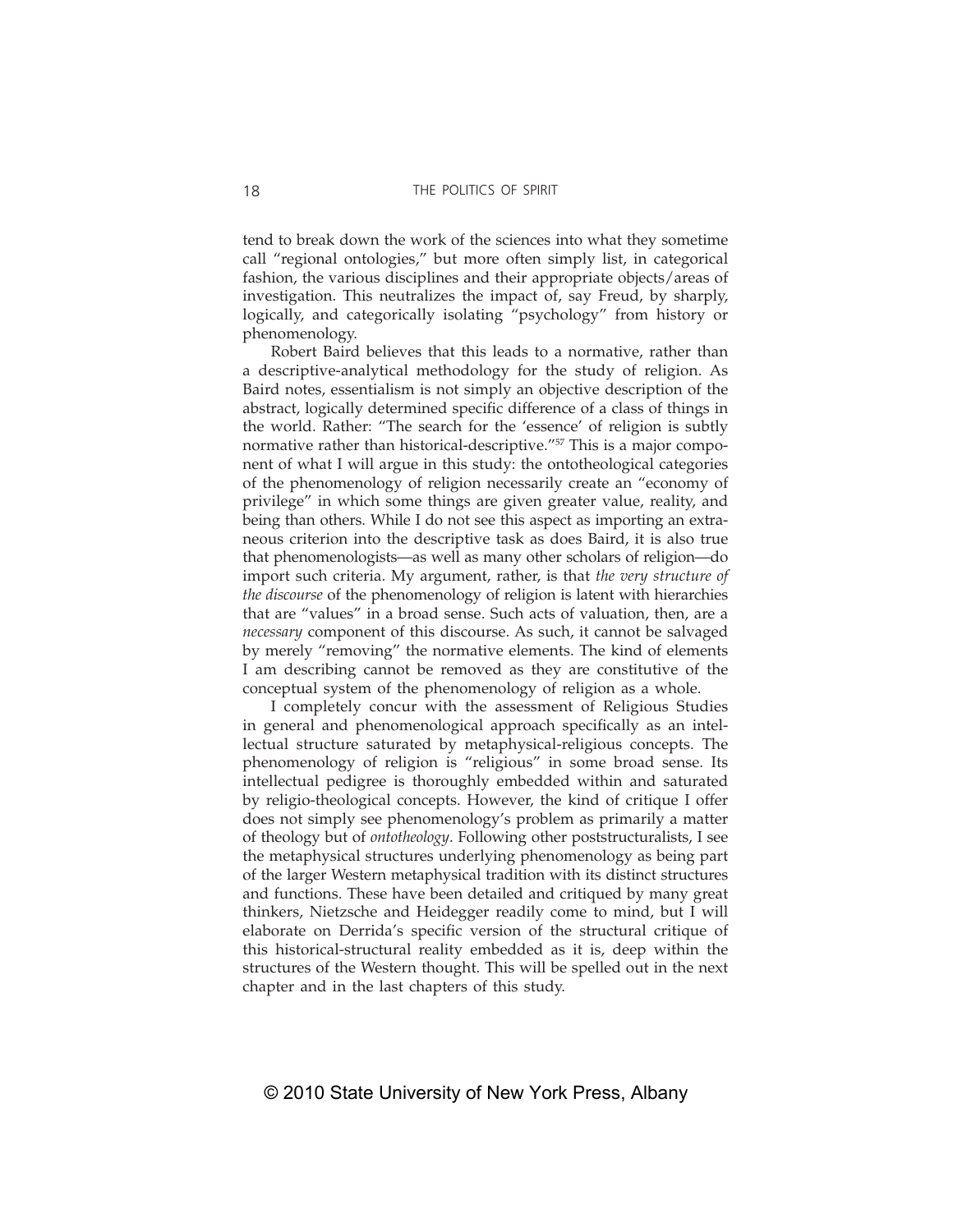The shift from theology to ontotheology is quite drastic in that it allows a much broader range of critique. Naming phenomenology as theology—a name it does deserve, though "metaphysics" would be more felicitous—generates a critique about the provinces of knowledge and the truth or falsity of religion. Theology, if considered legitimate at all, is a discipline that has a distinct sphere of concern. Penner's (et al.) critique could be seen as saying that the problem is one of overstepping bounds, that is, theology's proper area of concern. Theology also raises the question of the truth of religion: by labeling the phenomenology of religion theology Penner (et al.) is accusing the phenomenology of *advocating* of the truth of religion in the guise of a bias-free descriptivism and taxonomy. Like most critics in this vein, Penner holds out for a notion of science that is value-free and objective. While each has a somewhat different way of defending and explaining it, each of these critiques believes that the problem with a theological-normative approach to the study of religion that advocates for religion is that it violates the value-free cannon of science.

The critique from ontotheology raises considerably different issues. It is a meta-critique of the "regimes of truth" that have been deployed throughout Western history. It sees the fundamental categorical structure of Western metaphysics—including such categories as being, consciousness, truth, God, meaning, the good, mind, reality (*ex mente*), objectivity, the subject, and reason—as not simply being false, but as being utterly interdependent. Any "philosophy" is a permutation of the many-yet-finite possibilities contained within the larger system of available concepts (the paradigm in structuralist terms). These permutations occur by the exclusion, even suppression, of some elements of the system and the favoring and foregrounding of others, often combining them in novel ways. This means that apparently opposite philosophical doctrines have more fundamental features in common than they have differences. For instance, rationalism and empirical realism both are predicated upon the Heliotrope, that is, the idea of knowledge as light, light of the mind versus the light of sight or seeing (empirical verification). The play of the Heliotrope, then, governs the possible permutations of these positions (and not the other way around). Deconstructing (versus rejecting or falsifying) these positions says, in effect, "a pox on both your houses." It does not take sides between rival positions but tries to lay bare these common, constitutive features of each position.

Another trajectory of critique that the perspective of ontotheology allows is the situating of the phenomenology vis-à-vis the issue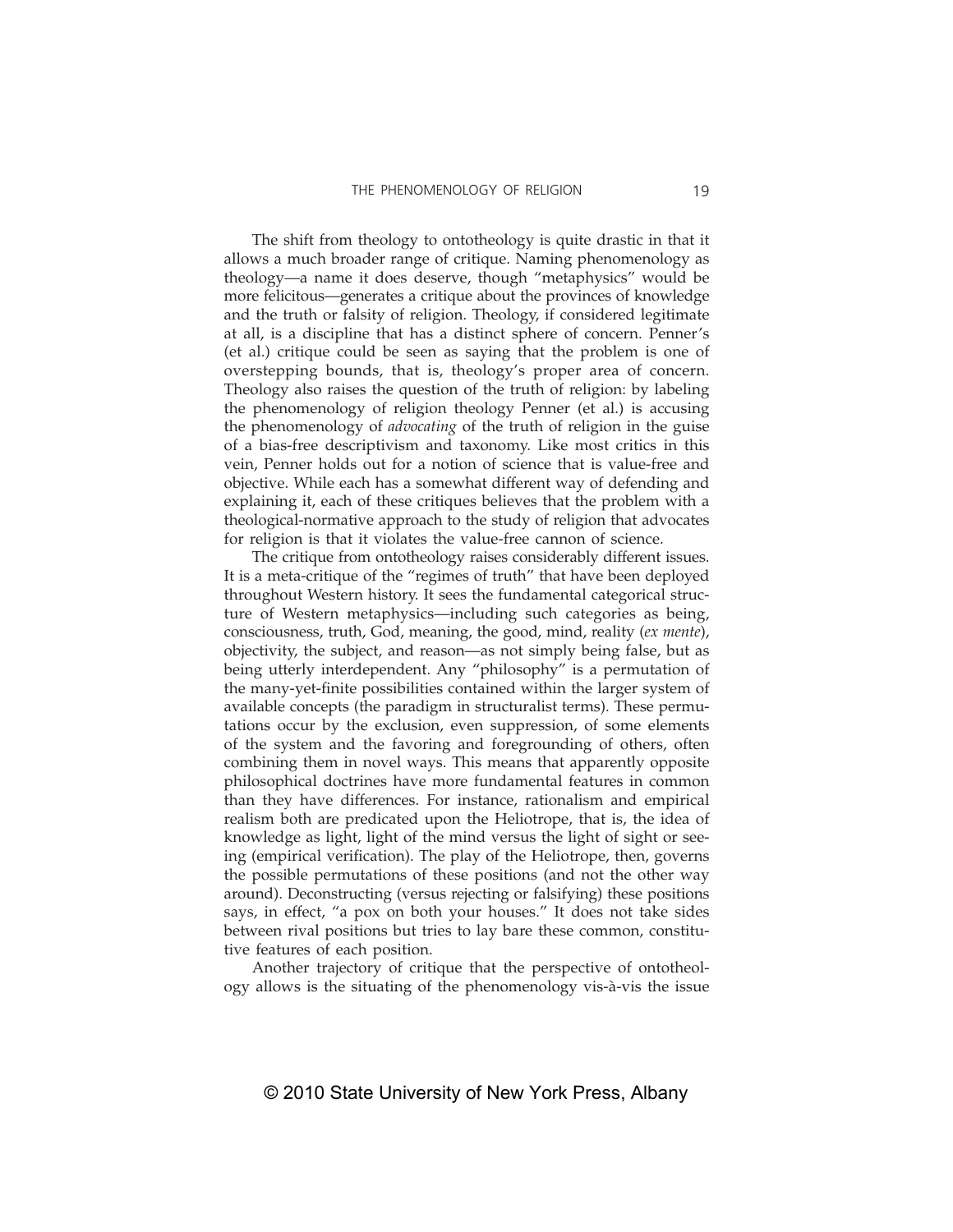of Euro-imperialism and/or colonialism. While this may seem to be yet another normative turn in theory—poststructuralism's norms this time—this is not the case. Tracing out the play of the constitutive concepts of ontotheology shows that the structures of the terms by which colonialists describe the colonized and the structure of terms by which "religion is put into discourse" in the phenomenology of religion are quite similar, showing many points of outright identity. Again, it is not a matter of moral condemnation, but of structural analysis of concepts that constitute the conceptual framework of the phenomenology of religion. Deconstructing these is not the same thing as imposing a grid of moral-normative concepts upon phenomenology. It is an analytical operation, not an axiological one—axiological categories are themselves part of ontotheology.

#### SECOND CRITIQUE: NON-EMPIRICAL AND AHISTORICAL

The flip side of this normative critique is the criticism in Penner's claim "that the academic study of religion has failed to carry out its original scientific agenda."<sup>58</sup> Dudley cites Eliade's approval of Levi-Strauss because: "he forces anthropologists to *think*, and to think hard. For the empirically minded Anglo-American anthropologist, this is a real calamity."59 This shows that, *pace* the *Verstehen* tradition of the *Geisteswissenschaften*, Eliade has disdain for any unfiltered, noncategorical (in Kant's terms) access to external reality, namely, typical empirical notions predicated on the correspondence theory of truth. Most Anglo-American Religious Studies critics find this to be one of the great weaknesses of both the phenomenology of religion in general and Eliade in particular.<sup>60</sup>

While Eliade himself makes some claims to doing empirical work, especially as it concerns historical research, my guess is that this is more a matter of academic politics than actually methodological or metaphysical commitments. If we recall the difficult positioning of the *Geisteswissenschaften* discussed above, this makes perfect sense. As did Windelband et al., Eliade finds himself sandwiched between an "epistemological right" that insists that all academic research be strictly (even narrowly) empirical in method and an "epistemological left" that tends toward either philosophical idealism or existentialism, that is, an explicitly nonempirical philosophical approach. Eliade, as did his predecessors, wishes to defend the scientific nature of his work. To do so he must satisfy the empiricists while denying that his work is simply a philosophy of religion or a philosophy of *Existenz*. The appeal to history accomplishes both of these tasks—as it did in the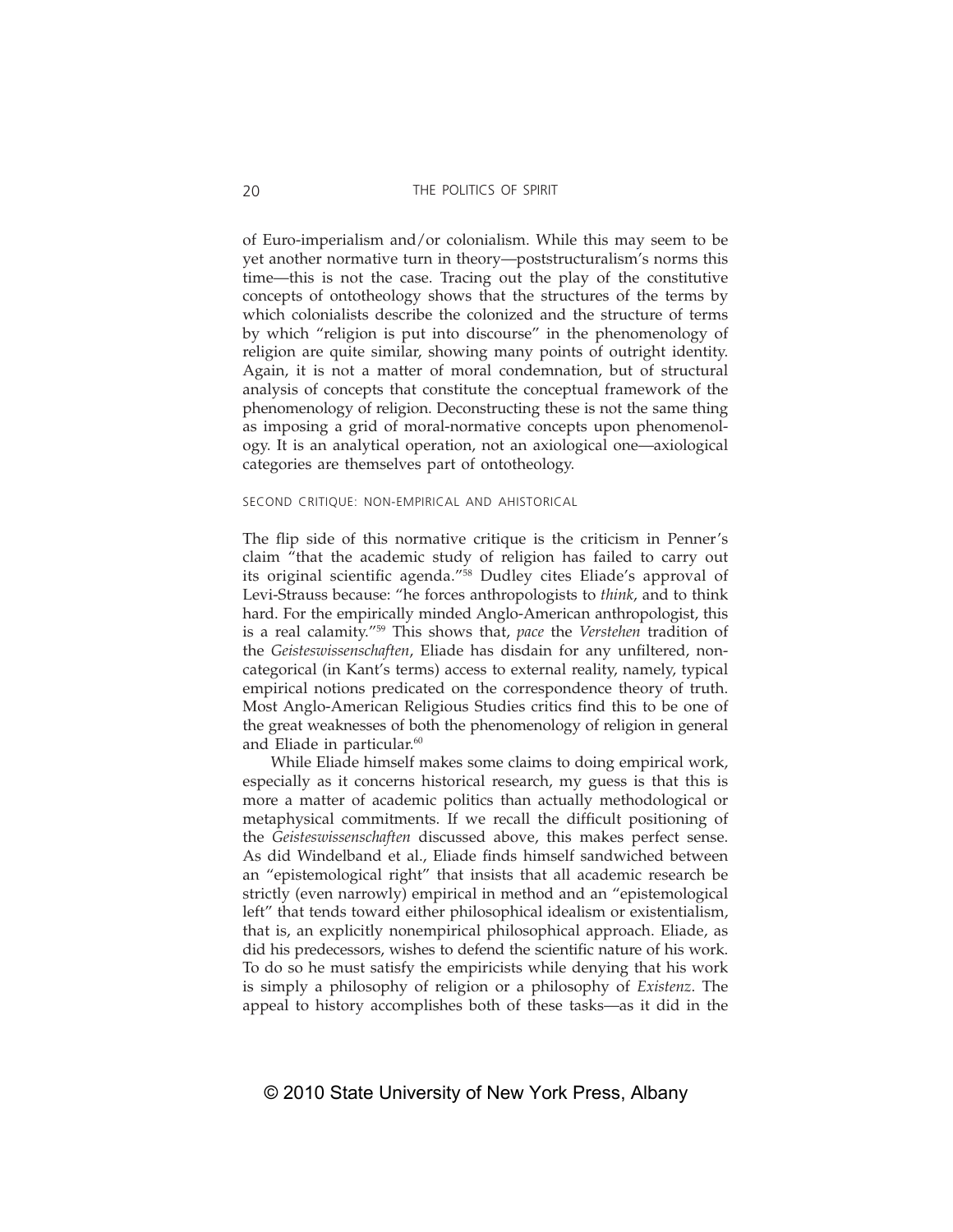nineteenth century; the redundancy of the debate is an interesting fact in its own right. It suggests that we are dealing with the antinomies of a paradigm, in this case a Cartesian theory of consciousness, and not the progressive-dialectic of a theoretical debate that is actually making advances by eliminating failed perspectives.

Segal asserts that any "preemptory dismissal of any effort by the social sciences to assess the truth of religion is unjustified,"<sup>61</sup> viz., dismissal or denunciation by phenomenologists of religion, or religionists in general: "Eliade's denunciation of the study of religion by other disciplines" including the disciplines of " 'physiology, psychology, sociology, economics, linguistics, art.' "<sup>62</sup> By rejecting even the potential usefulness of these, Segal argues that phenomenological religionists are being dogmatically and unscientifically nonempirical<sup>63</sup> in that they seek to avoid or elide the impact of the social sciences on their scholarly agenda. While I completely concur with the latter argument, my approach to this entails neither accusing phenomenologists of being dogmatic (they are no more nor less so than social scientists or poststructuralists all *can* be) or of employing the falsification technique to criticize their work (although, again, I think, not without some serious reservations, that is a fruitful approach). The "yield" of my critique will be quite different as it differs significantly in both methods and aims. However, I think the results, viz., that the phenomenology of religion is a dead enterprise, of both approaches are quite similar. We are all looking to get "beyond phenomenology," but in radically different ways $64$  for radically different reasons.

While I agree that the phenomenology of religion is inadequately empirical in its research methods and especially in its underlying theory of history and consciousness, I believe that Segal and Wiebe have both misunderstood the arguments of the phenomenologists in some rather drastic ways. The main way this systemic misunderstanding comes about is by the *equivocal and nonhistorical usage* of the terms of empiricism as applied to the phenomenology of religion. The result is that they impose extraneous criteria on the agenda of the phenomenologists, criticizing them for failing to do things they never set out to do. As the historical discussion of the complex footing of the *Geisteswissenschaften* above shows, the idea of "the empirical" is quite different in that tradition than it is in the empiricist tradition used by Segal and Wiebe. This is, I am afraid to say, a "family failing" of empiricism: it fails to historicize things, using a static, Cartesian epistemological model instead (an abstracted, individualized subject in relation to an abstracted, individual object). Frankly, the phenomenologists are more sophisticated than the empiricists on this point,